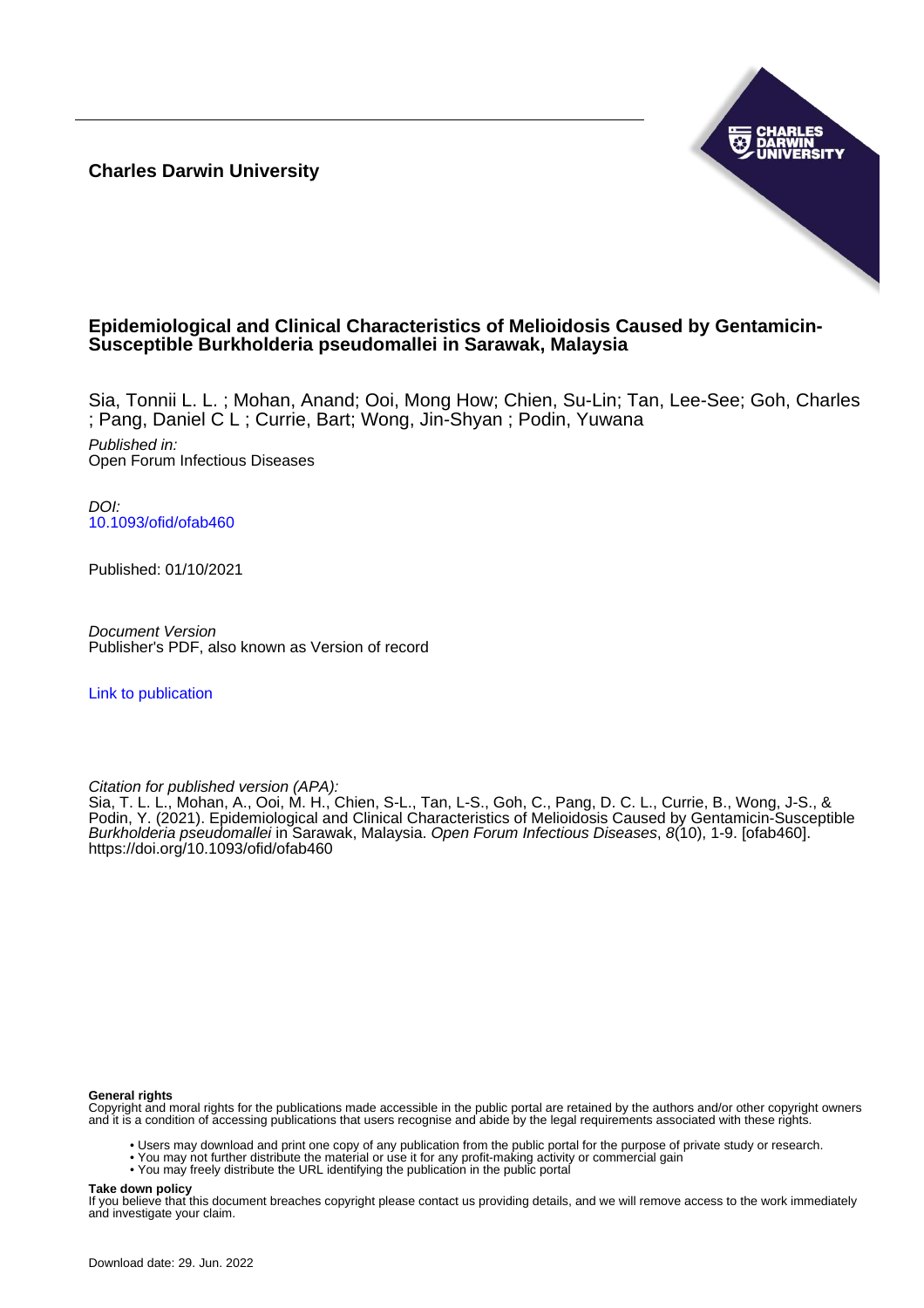

<span id="page-1-9"></span><span id="page-1-7"></span><span id="page-1-5"></span><span id="page-1-3"></span>

# Epidemiological and Clinical Characteristics of Melioidosis Caused by Gentamicin-Susceptible *Burkholderia pseudomallei* in Sarawak, Malaysia

Tonnii L. L. Sia,<sup>[1,](#page-1-0)[a](#page-1-1),©</sup> Anand Mohan,<sup>[2](#page-1-2)[,3](#page-1-3),a</sup> Mong-How Ooi,<sup>[3](#page-1-3),[4](#page-1-4)</sup> Su-Lin Chien,<sup>[5](#page-1-5)</sup> Lee-See Tan,<sup>5</sup> Charles Goh,<sup>5</sup> Daniel C. L. Pang,<sup>[6](#page-1-6)</sup> Bart J. Currie,<sup>[7](#page-1-7)</sup> Jin-Shyan Wong,<sup>[8](#page-1-8),[9](#page-1-9)</sup> **and Yuwana Podin[3](#page-1-3)**

<span id="page-1-8"></span><span id="page-1-6"></span><span id="page-1-4"></span><span id="page-1-2"></span><span id="page-1-0"></span><sup>1</sup>Infectious Disease Unit, Department of Medicine, Sarawak General Hospital, Kuching, Sarawak, Malaysia, <sup>2</sup>Department of Paediatrics, Bintulu Hospital, Bintulu, Sarawak, Malaysia, <sup>3</sup>Institute of Health and Community Medicine, Universiti Malaysia Sarawak, Sarawak, Malaysia, <sup>4</sup>Department of Paediatrics, Sarawak General Hospital, Kuching, Sarawak, Malaysia, <sup>5</sup>Department of Pathology, Bintulu Hospital, Bintulu, Sarawak, Malaysia, <sup>6</sup>Bintulu Medical Centre, Bintulu, Sarawak, Malaysia, <sup>7</sup>Global and Tropical Health Division, Menzies School of Health Research, Charles Darwin University, Darwin, Northern Territory, Australia, <sup>8</sup>Borneo Medical Centre, Kuching, Sarawak, Malaysia, and <sup>9</sup>Faculty of Medicine and Health Sciences, Universiti Malaysia Sarawak, Sarawak, Malaysia.

*Background. Burkholderia pseudomallei*, the causative agent of melioidosis, is intrinsically resistant to a broad range of antibiotics, including aminoglycosides. In Sarawak, Malaysia, a high proportion of melioidosis cases are caused by gentamicin-susceptible isolates. There are limited epidemiological and clinical data on these infections.

*Methods.* We conducted a retrospective study of culture-confirmed melioidosis among adults admitted to Bintulu Hospital in Sarawak, Malaysia, from January 2011 until December 2016.

*Results.* One hundred forty-eight adults with culture-confirmed melioidosis were identified. Of 129 (87%) tested, 84 (65%) had gentamicin-susceptible *B pseudomallei*. The average annual incidence of melioidosis was 12.3 per 100 000 population, with marked variation between districts ranging from 5.8 to 29.3 per 100 000 population. Rural districts had higher incidences of melioidosis and overwhelmingly larger proportions of gentamicin-susceptible *B pseudomallei* infection. Significantly more patients with gentamicin-susceptible infection had no identified risk factors, with diabetes less frequently present in this group. Ninety-eight percent had acute presentations. Pneumonia, reported in 71%, was the most common presentation. Splenic abscesses were found in 54% of those imaged. Bacteremia was present in 88%; septic shock occurred in 47%. Forty-five (35%) patients died. No differences in clinical, laboratory, or outcome characteristics were noted between gentamicin-susceptible and gentamicin-resistant infections.

*Conclusions.* Gentamicin-susceptible *B pseudomallei* infections are common in Sarawak and dominate in the high-incidence rural interior regions. Clinical manifestations and outcomes are the same as for gentamicin-resistant *B pseudomallei* infections. Further studies are required to determine if all gentamicin-susceptible *B pseudomallei* infections in Sarawak are clonal and to ascertain their environmental drivers and niches.

**Keywords.** melioidosis; *Burkholderia pseudomallei*; gentamicin-susceptible; clinical characteristics; Sarawak.

Melioidosis is an important cause of infectious disease mortality in the Western Pacific region and in Southeast Asia (SEA) [\[1,](#page-8-0) [2](#page-8-1)]. Although historically known to be endemic to SEA and northern Australia, cases are now increasingly being reported worldwide [[3](#page-8-2), [4](#page-8-3)]. Melioidosis is caused by the environmental saprophyte *Burkholderia pseudomallei* (*Bp*), a gram-negative

#### **Open Forum Infectious Diseases®2021**

bacillus that is intrinsically resistant to a broad range of antibiotics, including aminoglycosides [\[5\]](#page-8-4).

In 2014, we reported the presence of rare gentamicinsusceptible *Bp* among a large proportion of clinical isolates from central Sarawak, Malaysian Borneo [[6](#page-8-5)]. Interestingly, all gentamicin-susceptible isolates examined were genetically typed as either multilocus sequence type (ST) 881 or its single-locus variant ST997. The mechanism of the susceptibility to gentamicin was ascertained to be a novel mutation within the gene *amrB*, which encodes an essential component of the AmrAB-OprA multidrug efflux pump, with the mutation resulting in prevention of the efflux of gentamicin and macrolides that occurs in wild-type *Bp.*

Limited data are available on the disease burden and the epidemiological and clinical characteristics of melioidosis among adults in Sarawak. Importantly, the epidemiological and clinical characteristics of infection caused by gentamicin-susceptible

Received 24 May 2021; editorial decision 31 August 2021; accepted 2 September 2021.

<span id="page-1-1"></span><sup>&</sup>lt;sup>a</sup>T. L. L. S. and A. M. contributed equally to this work.

Correspondence: T. L. L. Sia, Medical Department Office, Sarawak General Hospital, Jalan Hospital, 93586 Kuching, Sarawak, Malaysia [\(tonnii\\_sia@yahoo.com](mailto:tonnii_sia@yahoo.com?subject=)).

<sup>©</sup> The Author(s) 2021. Published by Oxford University Press on behalf of Infectious Diseases Society of America. This is an Open Access article distributed under the terms of the Creative Commons Attribution-NonCommercial-NoDerivs licence ([https://creativecommons.org/licenses/](https://creativecommons.org/licenses/by-nc-nd/4.0/) [by-nc-nd/4.0/\)](https://creativecommons.org/licenses/by-nc-nd/4.0/), which permits non-commercial reproduction and distribution of the work, in any medium, provided the original work is not altered or transformed in any way, and that the work is properly cited. For commercial re-use, please contact journals.permissions@oup.com <https://doi.org/10.1093/ofid/ofab460>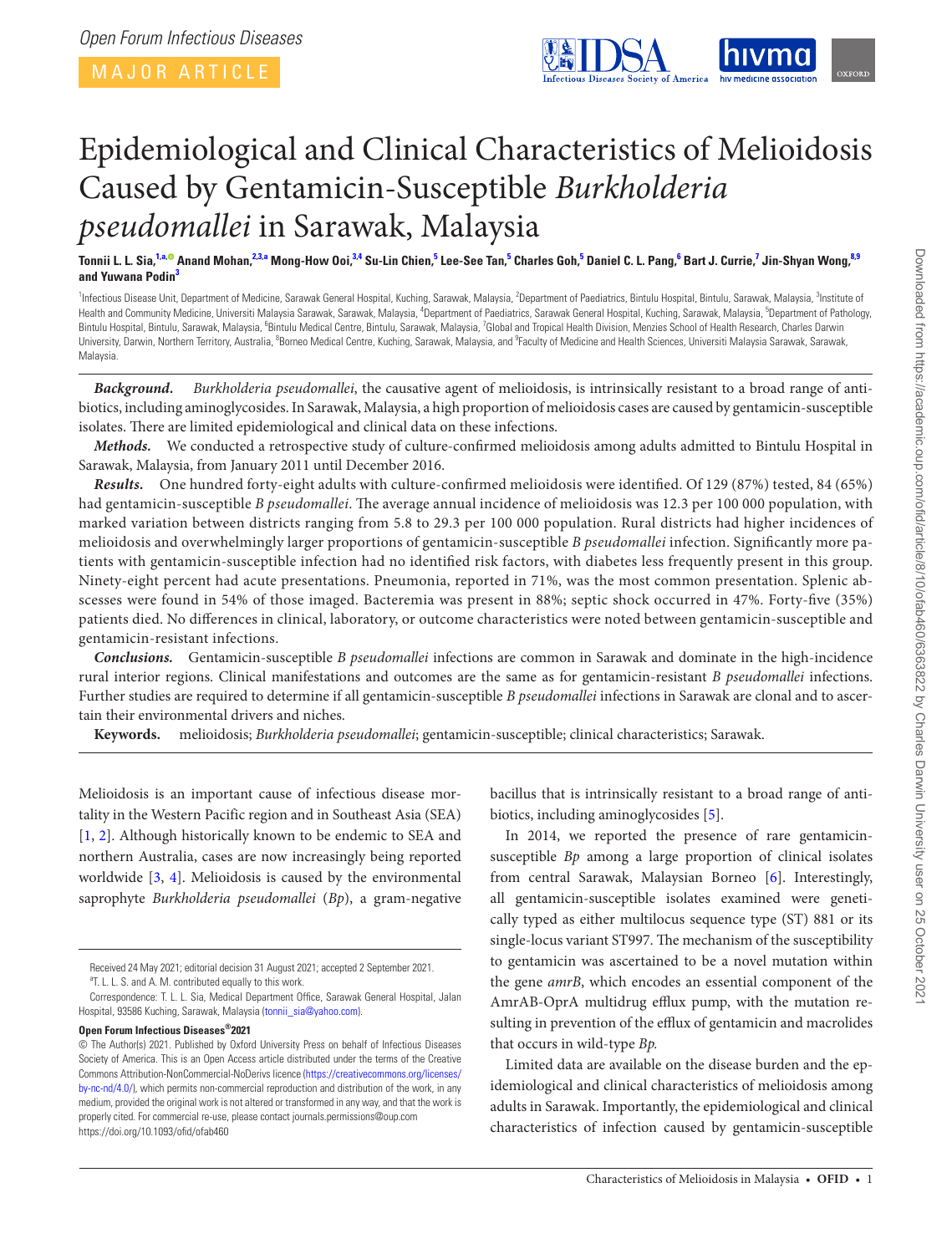isolates, and whether differences exist compared to infection with gentamicin-resistant *Bp*, remain unknown. To answer these questions, we conducted a retrospective study of adults with melioidosis admitted to Bintulu Hospital in Sarawak, Malaysia.

# **METHODS**

## **Study Site and Population**

Bintulu Hospital is a 302-bed hospital that provides medical, surgical and intensive care services to adults and children living in Bintulu Division (consists of Bintulu and Tatau districts, and the subdistrict of Sebauh) and Belaga district (consists of Belaga and Sungai Asap subdistricts) of Kapit Division in Sarawak, Malaysian Borneo. This 32 000- $\mathrm{km}^2$  area located within the central region of Sarawak has a total population of approximately 256 000. Although a large proportion of this population resides in Bintulu town (the largest town in the region), rural communities living in traditional longhouses and workers (mainly migrant) living in plantations are present in all districts. This rural population relies mainly on untreated water (eg, from rivers or gravity-fed water supplies from streams) for daily consumption.

We retrospectively identified all culture-confirmed melioidosis cases among adults aged ≥15 years admitted from January 2011 to December 2016 through a manual search of the microbiology laboratory logbooks and electronic database. Medical records of identified cases were retrieved and bacterial, epidemiological, and clinical details were collected using standardized case report forms. In addition, admission chest radiographs of patients with melioidosis pneumonia were retrieved and reviewed.

# **Case Definitions**

Acute melioidosis was diagnosed if symptoms were present for <2 months, while chronic melioidosis was diagnosed if symptoms were present for ≥2 months before admission. Diabetes mellitus was defined by the presence of fasting plasma glucose ≥7.0 mmol/L and/or random plasma glucose ≥11.1 mmol/L, or glycated hemoglobin ≥6.5% [\[7\]](#page-8-6). Chronic kidney disease and acute kidney injury were defined according to the Kidney Disease: Improving Global Outcomes (KDIGO) definitions [\[8,](#page-8-7) [9\]](#page-8-8). In this study, melioidosis risk factors assessed included diabetes mellitus, chronic kidney disease, congestive cardiac failure, bronchiectasis, chronic obstructive pulmonary disease, malignancy, immunosuppressive therapy, and acquired or congenital immunodeficiency diseases. Septic shock was defined as the presence of hypotension not responsive to fluid replacement with end organ dysfunction. A melioidosis-active antibiotic was defined as either ceftazidime or a carbapenem.

#### **Microbiological Methods**

As part of routine clinical practice in Bintulu Hospital, blood samples collected from patients were subjected to the BACTEC blood culture system according to the manufacturer's instructions (Becton Dickinson). Positive growth was subcultured onto blood agar, chocolate agar, and MacConkey agar. Samples from other sources (pus, sputum, endotracheal secretions, pleural fluid) were cultured directly on blood agar, chocolate agar, and MacConkey agar. *Bp* was identified with either API 20NE (bioMérieux) or BBL Crystal Identification Systems (Becton Dickinson). Antibiotic susceptibility of *Bp* isolates was determined by either Etest (bioMérieux) or Kirby-Bauer disk diffusion test (Becton Dickinson), adapting interpretative criteria from *Burkholderia cepacia* and *Pseudomonas aeruginosa* according to Clinical and Laboratory Standard Institute (CLSI) guidelines.

#### **Molecular Characterization of Bacterial Isolates**

The presence of nucleotide sequences encoding *Burkholderia* intracellular motility factor A (BimABm or BimABp) and the *Burkholderia thailandensis*–like flagellum and chemotaxis and the *Yersinia*-like fimbrial (YLF) gene clusters were determined using previously published methods [[10\]](#page-8-9). A previously published allele-specific polymerase chain reaction (AS-PCR) assay was used to interrogate *Bp* isolates for the presence of amrB mutants that confer susceptibility to aminoglycosides and macrolides [\[6\]](#page-8-5).

# **Statistical Analysis**

Statistical analysis was performed using SPSS Statistics 23. The Mann-Whitney *U* test was used for numerical variables, and either the  $\chi^2$  test or Fisher exact test was used for categorical variables. Correlations between number of culture-confirmed melioidosis cases and average monthly rainfall was examined using Pearson correlation coefficient test. Population data were obtained from the Malaysian Census Data 2010. Meteorological data were obtained from the Malaysian Meteorological Department.

# **Ethics Statement**

The study was approved by the Malaysian Medical Research Ethics Committee (NMRR-16-1029-31390). All data analyzed were anonymized.

# **Patient Consent Statement**

The study involved a retrospective review of medical records and no intervention in patient care. The study was approved by the Malaysian Medical Research Ethics Committee and not deemed to require consent.

# RESULTS

# **Bacterial Characteristics**

During the 6-year study period, 148 adults with cultureconfirmed melioidosis were identified. Of these, 129 (87%) had *Bp* isolates tested for gentamicin susceptibility; all analyses were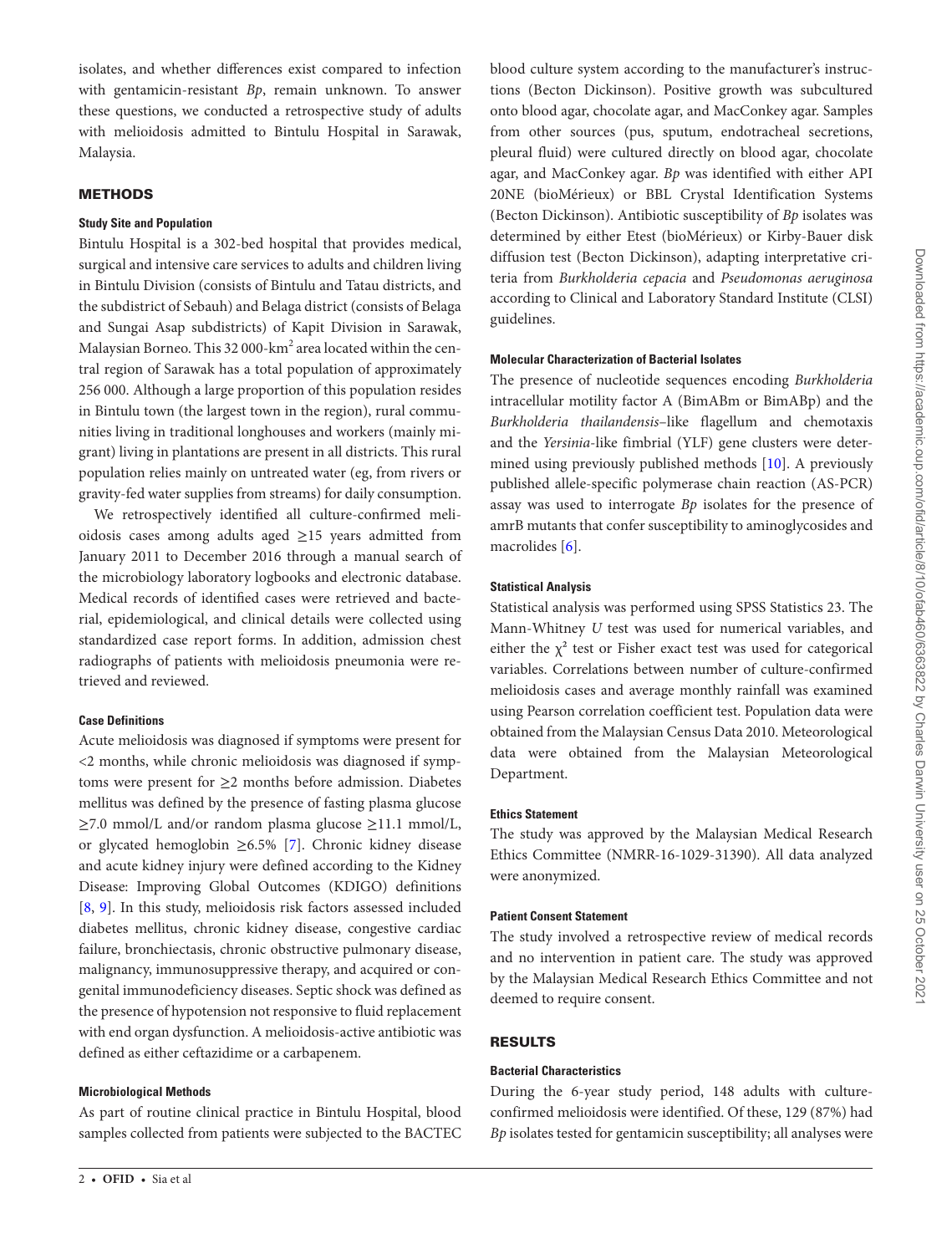limited to these patients. *Bp* was isolated from a single specimen in 112 cases, 2 specimen types in 16 cases, and 3 specimen types in 1 case. Blood was the commonest source of a positive isolate  $(n = 113)$ . Others included respiratory secretions  $(n = 20)$ , pus  $(n = 10)$ , lung aspirate (postmortem)  $(n = 2)$ , and peritoneal fluid and urine  $(n = 1$  each).

Of the 129 patients, 84 (65%) had infection with gentamicinsusceptible isolates. Antibiotic susceptibility of *Bp* isolates was determined by disk diffusion in all patients and by Etest in 76; susceptibility findings corresponded in both tests in all cases. The 76 cases tested by Etest included 49 (64%) gentamicinsusceptible isolates (minimum inhibitory concentration [MIC] =  $0.5-3.0 \text{ µg/mL}$  and 27 (36%) gentamicin-resistant isolates ( $MIC = 24-256 \mu g/mL$ ).

Seventy-eight *Bp* isolates, including 49 (63%) gentamicinsusceptible and 29 (37%) gentamicin-resistant isolates, had molecular characterization performed. No differences were found between gentamicin-susceptible and gentamicin-resistant isolates, with all isolates possessing the  $\text{bimA}_{\text{Bo}}$  variant and the YLF gene cluster. AS-PCR assay on the isolates confirmed that all 49 gentamicin-susceptible isolates had a mutation at the *amrB* gene, which conferred the susceptibility.

#### **Population Incidences and Epidemiological Characteristics**

The average annual incidence of melioidosis was 12.3 per 100 000 adult population, with the highest incidence recorded in 2016 (19.4 per 100 000 adult population). Marked variation in average annual incidence rates was observed in the different districts, ranging from 5.8 to 29.3 per 100 000 adult population, with the highest incidence rates recorded in Belaga, Tatau, and Sungai Asap [\(Figure 1](#page-3-0)). The proportion of gentamicinsusceptible *Bp* infection was significantly higher in Belaga (23/26 [88%]), Tatau (25/28 [89%]), and Sungai Asap (11/11 [100%]) than in Bintulu district (10/39 [26%]) (*P* < .001).

No correlation was found between the monthly incidence and average rainfall  $(r = -0.041, P = .73)$  ([Figure 2](#page-4-0)), and no



<span id="page-3-0"></span>Figure 1. Number of cases by strain susceptibility and district, and the average annual incidence of adult melioidosis in districts in central Sarawak, Malaysia. The map of central Sarawak depicts the number of gentamicin-susceptible and gentamicin-resistant infections in each district or subdistrict. The average annual incidence of adult melioidosis in districts and subdistricts in the region is also shown. Incidences in districts with small numbers of cases (≤5 cases) were not calculated as most melioidosis cases in those districts are admitted to other hospitals and not to Bintulu Hospital. Five patients in the study had no data on address/location recorded.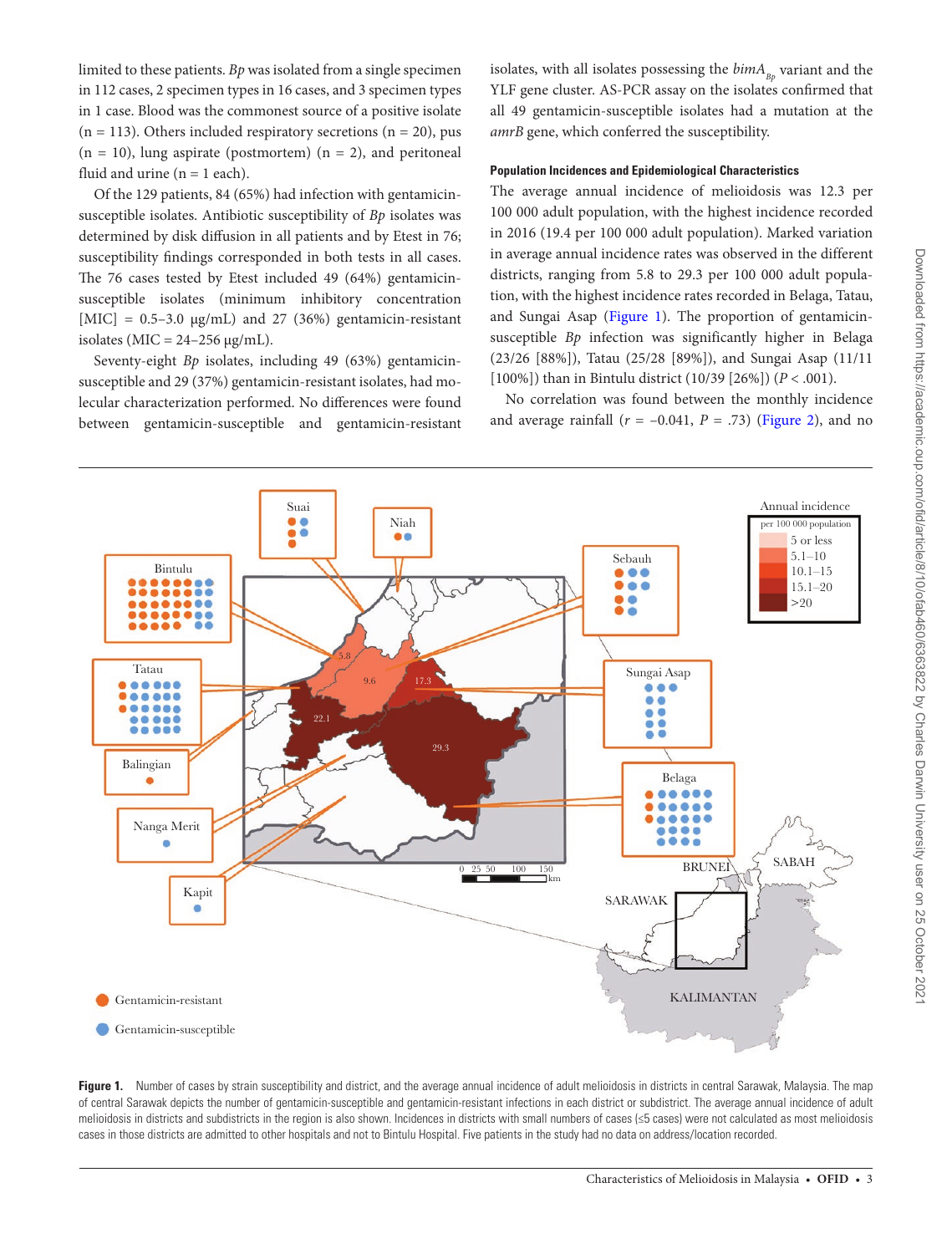

<span id="page-4-0"></span>Figure 2. Distribution of 129 adult melioidosis cases and average rainfall by month. The bar chart shows the distribution of the 129 adult melioidosis cases according to the month of admission. Average monthly rainfall over the 6-year period (January 2011–December 2016) in Bintulu, Sarawak, is shown in the line graph. Cases are categorized into gentamicin-susceptible and gentamicin-resistant infections.

changes in the gentamicin susceptibility pattern were recorded throughout the study period.

#### **Patient Demographics, Risk Factors, Clinical Manifestations, and Investigations**

One hundred fourteen patients (88%) were aged ≤60 years, including 51 (40%) who were  $\leq$ 40 years ([Figure 3\)](#page-4-1). No significant differences in age or sex were noted between gentamicinsusceptible and gentamicin-resistant infections [\(Table 1](#page-5-0)). Seventy-eight patients (60%) had at least 1 risk factor for melioidosis, and significantly more patients with gentamicinsusceptible *Bp* infection had no identified risk factors compared with patients with gentamicin-resistant infection (40/84

[48%] vs 11/45 [24%]; odds ratio {OR}, 2.8 [95% confidence interval {CI},  $1.3-5.9$ };  $P = .01$ ). Diabetes mellitus was the commonest risk factor identified, present in 63 (49%) patients, including 25 (40%) who were newly diagnosed during the admission for melioidosis. Diabetes was present less frequently in those with gentamicin-susceptible infections compared to those with gentamicin-resistant infections (35/84 [42%] vs 28/45 [62%]; OR, 0.4 [95% CI, .3–.9]; *P* = .03).

Among all presentations, 127 (98%) were acute while only 2 (2%) were chronic. The median duration of symptoms prior to admission was significantly longer in patients with gentamicin-susceptible infection [\(Table 1](#page-5-0)). Pneumonia was the most common presentation (71%). Undifferentiated



<span id="page-4-1"></span>Figure 3. Distribution of the 129 adult melioidosis cases by age and gentamicin susceptibility of isolates. Bar chart shows the distribution of cases according to age. Cases are categorized into gentamicin-susceptible and gentamicin-resistant infections.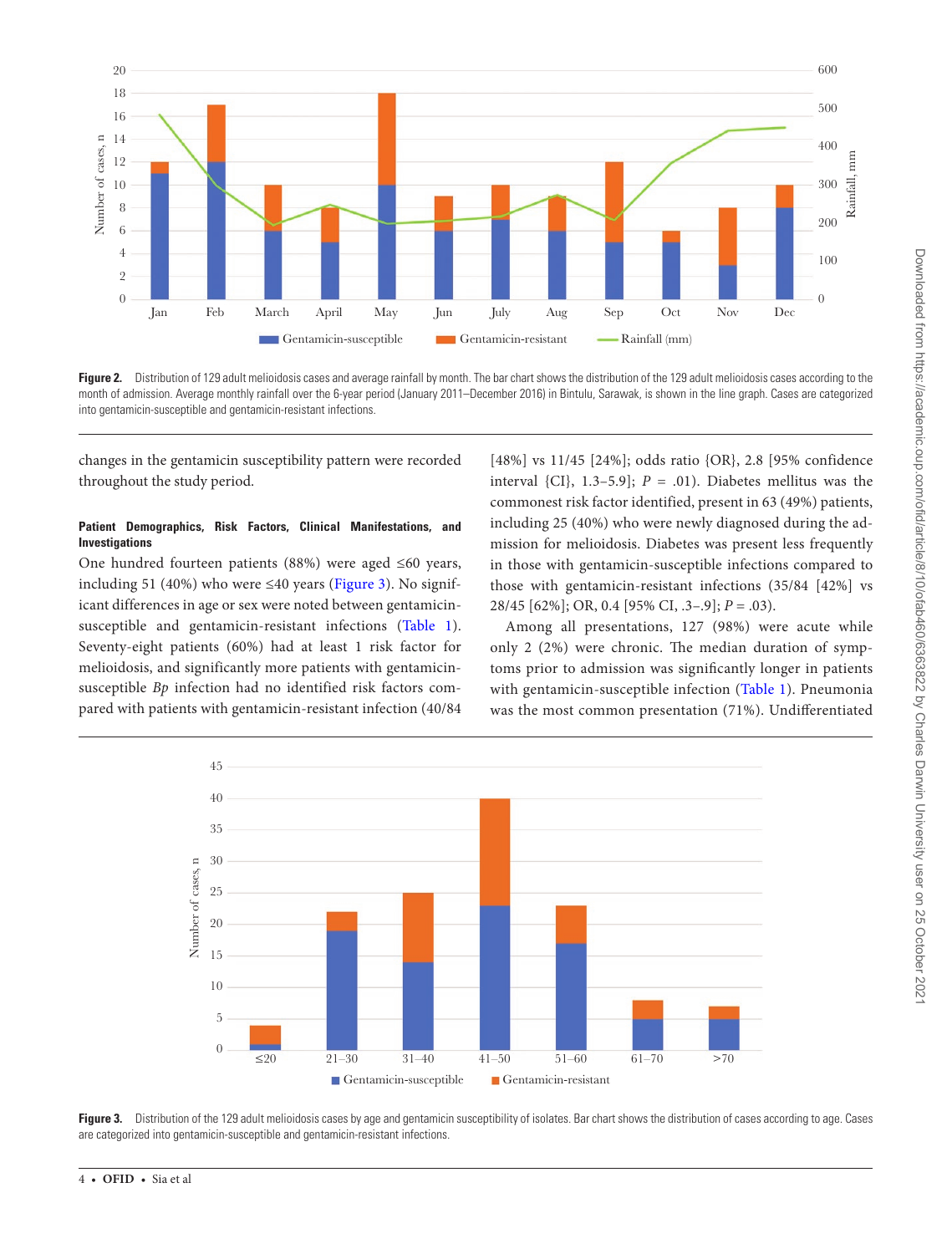#### <span id="page-5-0"></span>**Table 1. Demographic, Presenting Clinical Features on Admission, Subsequent Findings, and Outcome of Adults With Melioidosis Based on** *Burkholderia pseudomallei* **Gentamicin Susceptibility**

| Characteristic                                            | All Patients         | Gentamicin-Susceptible<br>B pseudomallei Infection | Gentamicin-Resistant<br>B pseudomallei Infection | PValue |
|-----------------------------------------------------------|----------------------|----------------------------------------------------|--------------------------------------------------|--------|
| No. of patients                                           | 129                  | 84                                                 | 45                                               |        |
| Demography                                                |                      |                                                    |                                                  |        |
| Age, y, median (IQR)                                      | 44.0 (34.0-52.0)     | 44.0 (32.0-52.8)                                   | 45.0 (37.0-51.0)                                 | .94    |
| Male sex                                                  | 95 (74)              | 61 (73)                                            | 34 (76)                                          | .71    |
| Malaysian citizen                                         | 93 (72)              | 59 (70)                                            | 34 (76)                                          | .51    |
| Preexisting conditions/risk factors <sup>a</sup>          |                      |                                                    |                                                  |        |
| Diabetes mellitus                                         | 63 (49)              | 35 (42)                                            | 28 (62)                                          | .03    |
| Chronic kidney disease                                    | 11(9)                | 8(10)                                              | 3(7)                                             | .58    |
| Lymphoma                                                  | 3(2)                 | 1(1)                                               | 2(4)                                             | .24    |
| Congestive cardiac failure                                | 2(2)                 | 1(1)                                               | 1(2)                                             | .65    |
| <b>Bronchiectasis</b>                                     | 2(2)                 | (0)                                                | 2(4)                                             | .05    |
| COPD                                                      | 1(1)                 | 0(0)                                               | 1(2)                                             | .17    |
| No identified risk factor <sup>b</sup>                    | 51(40)               | 40 (48)                                            | 11(24)                                           | .01    |
| Duration of illness before admission, d, median (IQR)     | $7.0$ $(3.0 - 13.5)$ | $7.0(4.0-14.0)$                                    | $4.0(2.0 - 7.0)$                                 | .02    |
| Presenting manifestation                                  |                      |                                                    |                                                  |        |
| Pneumonia                                                 | 91(71)               | 61 (73)                                            | 30 (67)                                          | .48    |
| Undifferentiated fever                                    | 17(13)               | 12(14)                                             | 5(11)                                            | .61    |
| Soft tissue abscess                                       | 12(9)                | 9(11)                                              | 3(7)                                             | .45    |
| Genitourinary                                             | 4(3)                 | 1(1)                                               | 3(7)                                             | .08    |
| Osteomyelitis                                             | 2(2)                 | 1(1)                                               | 1(2)                                             | .65    |
| Dacrocystitis                                             | 2(2)                 | 0(0)                                               | 2(4)                                             | .05    |
| Neurological                                              | 1(1)                 | 0(0)                                               | 1(2)                                             | .17    |
| Investigations                                            |                      |                                                    |                                                  |        |
| Hemoglobin, g/dL, median (IQR)                            | 12.2 (10.6-13.6)     | 12.2 (10.7-13.5)                                   | 12.2 (10.4-13.8)                                 | .73    |
| WBC count, $\times$ 10 <sup>9</sup> /L, median (IQR)      | $10.4(7.2 - 15.1)$   | $10.5(7.4 - 14.8)$                                 | $10.3(6.8 - 15.6)$                               | .86    |
| Platelet count, $\times$ 10 <sup>9</sup> /L, median (IQR) | 188 (107-268)        | 190 (117-269)                                      | 175 (93-263)                                     | .94    |
| Urea, mmol/L, median (IQR)                                | $7.0(4.5 - 14.0)$    | $6.9(4.5 - 14.2)$                                  | $7.7(3.9-13.7)$                                  | .42    |
| Creatinine, µmol/L, median (IQR)                          | 103 (66-192)         | 100 (66-184)                                       | 107 (67-206)                                     | .85    |
| Abdominal imaging <sup>c</sup>                            |                      |                                                    |                                                  |        |
| Spleen abscesses only                                     | 28 (33)              | 22 (39)                                            | 6(21)                                            | .08    |
| Liver abscesses only                                      | 5(6)                 | 1(2)                                               | 4(14)                                            | .02    |
| Both spleen and liver abscesses                           | 18 (21)              | 12(21)                                             | 6(21)                                            | .93    |
| No liver/spleen abscesses                                 | 34(40)               | 21 (38)                                            | 13 (45)                                          | .51    |
| Subsequent findings and outcome                           |                      |                                                    |                                                  |        |
| Bacteremia                                                | 113 (88)             | 74 (88)                                            | 39 (87)                                          | .81    |
| Septic shock                                              | 61(47)               | 36 (43)                                            | 25 (56)                                          | .16    |
| Acute kidney injury                                       | 57(44)               | 35(42)                                             | 22 (49)                                          | .43    |
| Died                                                      | 45 (35)              | 27 (32)                                            | 18 (40)                                          | .43    |

Data are presented as No. (%) unless otherwise indicated.

Abbreviations: *B pseudomallei*, *Burkholderia pseudomallei*; COPD, chronic obstructive pulmonary disease; IQR, interquartile range; WBC, white blood cell count.

<span id="page-5-1"></span><sup>a</sup>Some patients had >1 preexisting condition/risk factor.

<span id="page-5-2"></span>**Data do not include hazardous alcohol use as too few cases had this information recorded.** 

<span id="page-5-3"></span>c Eighty-five patients had abdominal ultrasonography (gentamicin-susceptible *B pseudomallei* infection, n = 56; gentamicin-resistant *B pseudomallei* infection, n = 29).

fever, soft tissue abscesses, and pneumonia accounted for 93% of all melioidosis presentations. Neurological presentations were rare  $(n = 1)$ . No significant differences were noted in the clinical presentations, laboratory parameters, and radiological findings (abdominal ultrasound and chest radiographs) of patients with gentamicin-susceptible and gentamicin-resistant infection ([Table 1](#page-5-0)). Of 85 patients who had abdominal imaging, 51 (60%) had abdominal visceral abscesses; splenic abscesses were present in 54% (46/85) and liver abscesses in 27% (23/85).

Chest radiographs of all 91 melioidosis pneumonia patients were analyzed. All presented with acute melioidosis, including 62%, 87%, and 92% who had symptoms for  $\leq 1, \leq 2$ , and ≤3 weeks, respectively. Fifty-two (57%) had multilobar disease, all involving both lungs. Involvement of a single lobe occurred in 38 (42%): 22 (58%) had discrete patchy infiltrates, whereas 16 (42%) had dense lobar consolidation. The upper lobe was affected in 12 of 38 (32%). Pleural effusions were present in 12 of 91 cases. One patient had a normal chest radiograph.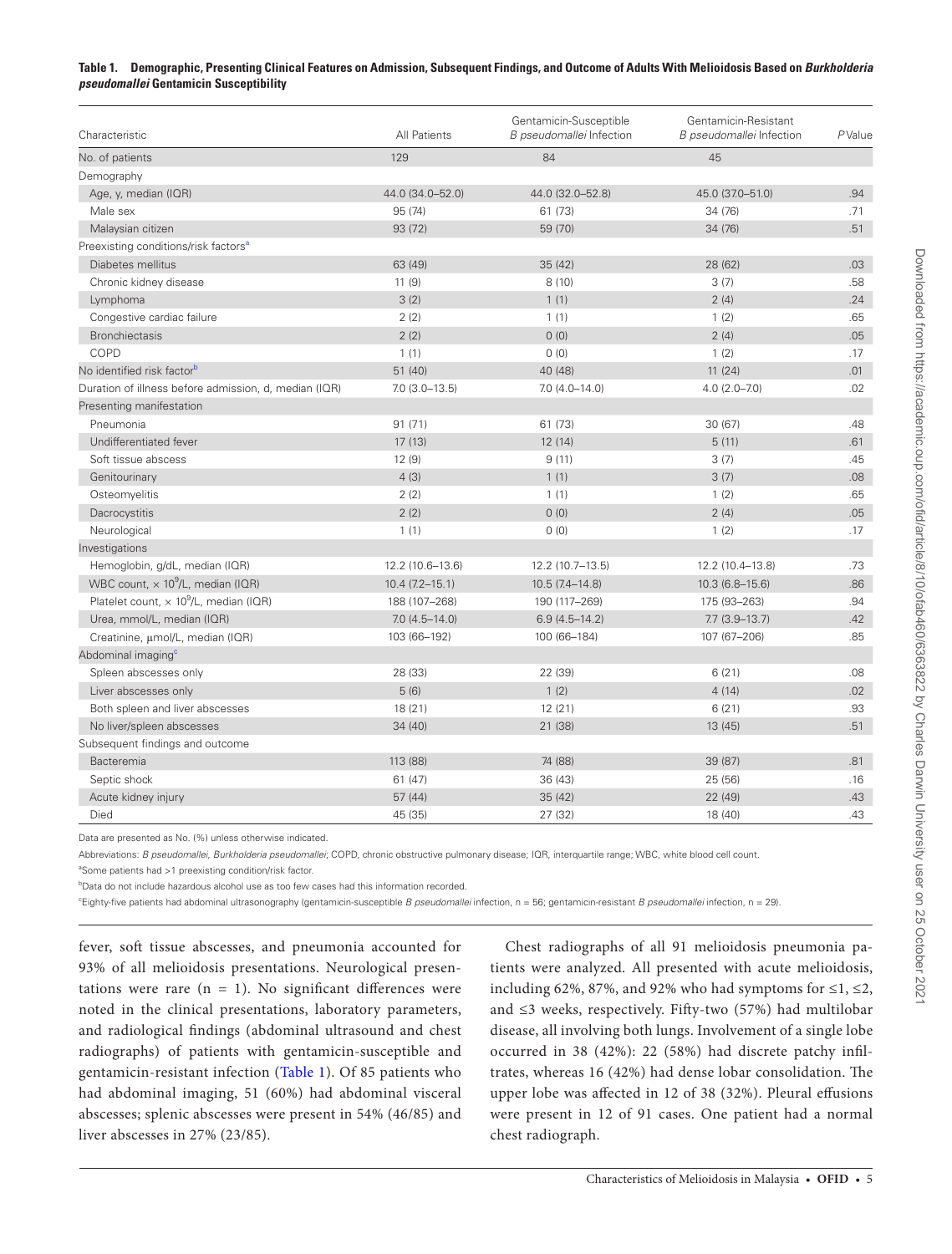#### **Clinical Course and Outcome**

Forty-five (35%) patients died. Death occurred within a median of 3 (interquartile range, 2–13) days following admission and was unrelated to preadmission illness duration. Mortality was similar in patients from the various districts. Those aged >70 years had a higher mortality (5/7 [71%] vs 40/122 [33%]; *P* = .04). Mortality was not related to presence of risk factors or to gentamicin susceptibility of isolates: 15 of the 45 (33%) fatal cases had no identified risk factor, and mortality was 32% (27/84) in the gentamicin-susceptible cohort and 40% (18/45) in the gentamicin-resistant cohort  $(P = .30)$ . Furthermore, mortality in patients without risk factors was similar with both gentamicin-susceptibility patterns (11/40 [28%] vs 4/11 [36%];  $P = .45$ ). Overall, no significant differences were noted in the epidemiological or clinical characteristics of fatal gentamicinsusceptible and gentamicin-resistant cases.

Bacteremia was present in 113 (88%) patients overall and in 98% of the 45 fatal cases ( $P = .01$ ). Septic shock was strongly associated with mortality, recorded in 89% (40/45) of fatal cases but in only 25% (21/84) of survivors ( $P < .001$ ). Among 61 septic shock patients, the case fatality rate was 66%. Acute kidney injury was significantly associated with mortality, recorded in 34 (76%) fatal cases but in only 23 (27%) survivors (*P* < .001). Patients with pneumonia had a higher mortality than patients with other presentations (38/91 [42%] vs 7/38 [18%]; OR, 3.2 [95% CI, 1.3–8.0]; *P* = .01).

Among fatal cases, 84% received ventilatory/intensive care support. Of the 7 patients not receiving intensive care, all were aged >70 years or had severe debilitating comorbidities, and escalation of care was withheld. Only 58% of the fatal cases received a melioidosis-active antibiotic at admission. However, overall, patients who received melioidosis-active antibiotics upon admission had similar mortality to patients who did not receive melioidosis-active antibiotics (26/70 [37%] vs 19/59 [32%]; *P* = .55). Eight (18%) fatal cases never received a melioidosisactive antibiotic; all succumbed within 3 days of admission and before culture results were known. Only 1 patient overall (with gentamicin-susceptible *Bp* infection) received gentamicin, in combination with melioidosis-active antibiotics.

Among survivors, complete follow-up data were available in only 58% (49/84) of cases. No relapses were recorded in these patients during the 6-month follow-up period.

#### **DISCUSSION**

This study from Sarawak, Malaysian Borneo, compares melioidosis infections caused by rare gentamicin-susceptible *Bp* with infections caused by the more typical gentamicin-resistant isolates. There were no significant differences in clinical manifestations, severity, or outcomes between infections from gentamicin-susceptible and gentamicin-resistant *Bp.* What was found were markedly higher incidences of melioidosis and a vastly greater proportion of gentamicin-susceptible *Bp* in the rural interior regions (Belaga, Tatau, and Sungai Asap districts) in comparison to the coastal Bintulu region, which includes Bintulu town.

In our previous study, we showed that all gentamicinsusceptible *Bp* isolates from this region and others in Sarawak belonged to a single multilocus sequence type, ST881, or its single-locus variant ST997, whereas gentamicin-resistant *Bp* isolates included a diversity of sequence types [\[6\]](#page-8-5). Whether this still holds true for the isolates in this subsequent study is unknown as the isolates have not been genotyped. Nevertheless, all gentamicin-susceptible isolates that were analyzed were confirmed to possess a single-nucleotide polymorphism mutation in the *amrB* gene through a previously published AS-PCR assay, inferring that these isolates may in fact belong to ST881 or ST997. In a recent melioidosis study in Kapit, another rural district located in central Sarawak ([Figure 1\)](#page-3-0), 92% of infections were due to gentamicin-susceptible isolates, consistent with the findings in the rural areas in our study [\[11](#page-8-10)]. In other melioidosis-endemic regions in Australia, Asia, and SEA, including peninsular Malaysia, studies of clinical *Bp* isolates have demonstrated usually high levels of strain diversity [[12](#page-8-11)–[16](#page-8-12)]. It is hypothesized that the predominance of gentamicin-susceptible *Bp* seen in rural districts in Sarawak has resulted from expansion of a clonal *Bp* population, with a single efflux pump mutation preventing the efflux of gentamicin that normally occurs in wild-type *Bp.* However, whole genome sequencing of current and future strains from across the region will be required to test this hypothesis as it is noted that several other genetic variations have been described to cause gentamicin susceptibility [\[17](#page-8-13)]. Furthermore, to date, the gentamicin-susceptible ST881 found in Sarawak has not been reported from other locations, with the exception of a single case in a Chinese traveler returning from working in the Malaysian jungle [\[18\]](#page-8-14).

While it is recognized that distinct genetic populations of *Bp* may be spatially clustered and restricted to specific geographical regions [[14](#page-8-15), [19–](#page-8-16)[21\]](#page-8-17), the reasons for selection and propagation of ST881 to be the predominant genotype in Sarawak remain unknown. Any specific environmental niche for ST881 has yet to be found and indeed environmental sampling in Sarawak to date has been unable to recover ST881, even when using culture media avoiding gentamicin (Y. Podin, unpublished data). The clinical data from this study show no evidence of attenuated virulence with gentamicin-susceptible *Bp,* consistent with a prior study of another gentamicin-susceptible *Bp* that retained full virulence in an acute mouse melioidosis model [\[17\]](#page-8-13). It is conceivable that gentamicin-susceptible strains are more infective compared to other *Bp* strains in the Sarawak environment, but a biological reason for this is not apparent. While nonrandom distributions of *Bp* strains in clinical samples compared to those in environmental samples in previous studies have alluded to this possibility of increased strain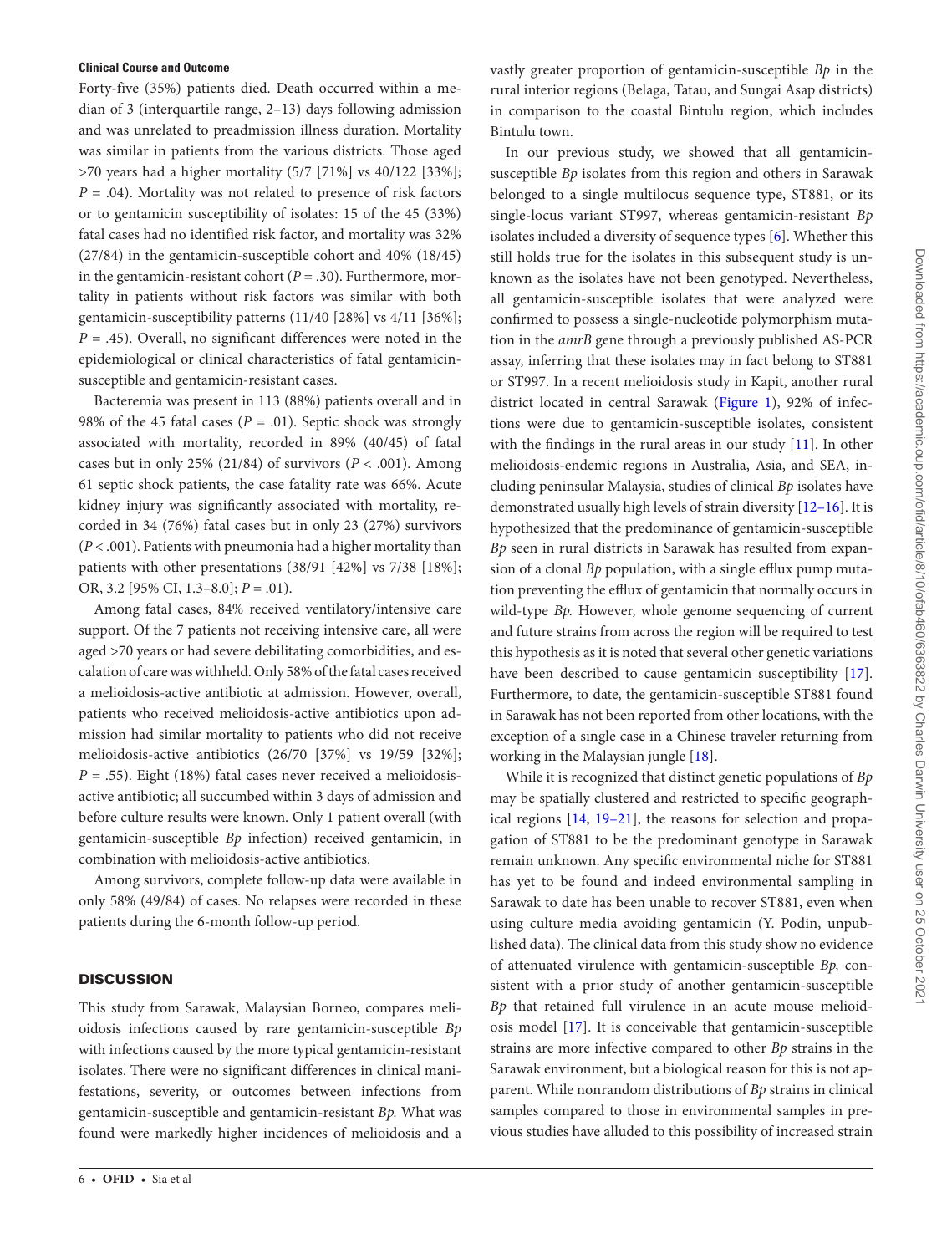infectivity [\[22](#page-8-18), [23\]](#page-8-19), studies from Australia have not found such differential infectivity/virulence between environmental and clinical *Bp* [\[24\]](#page-8-20).

The restriction of ST881 to Sarawak is in sharp contrast to the other wild-type STs (gentamicin-resistant *Bp*) described from Sarawak, which have been found to be widely dispersed through SEA [\[6\]](#page-8-5). This is similar to recent studies from Laos and Myanmar [[25,](#page-8-21) [26](#page-8-22)], which suggest a dynamic process of more recent possibly anthropogenically driven regional dispersal of *Bp,* in addition to the ancient intercontinental dispersals originally from Australia, where *Bp* is thought to have arisen [\[12\]](#page-8-11). The spread of *Bp* in the Americas is considered a more recent phenomenon, with recent evidence suggesting that *Bp* may now be endemic in the United States [\[4](#page-8-3)].

That incidence rates are higher in the rural inland areas of Sarawak in comparison to the coastal Bintulu region, and the substantially higher proportion of gentamicin-susceptible *Bp* in the rural areas is likely to reflect a combination of environmental factors and human host behaviors facilitating infection. The rural regions consist of subsistence indigenous populations, plantation workers with ongoing deforestation for crops such as oil palm, and some large-scale construction projects such as the Bakun dam with concomitant environmental changes and population resettlements. While the link between increased melioidosis and environmental perturbation has been long recognized [[27\]](#page-9-0), any specific drivers of emergence and propagation of ST881 remain to be elucidated. Higher overall rates of melioidosis in rural populations are also well recognized and reflect increased exposure to the environment in occupational and daily living activities and likely also ingestion of untreated water containing *Bp* [[28\]](#page-9-1).

In northern Australia and northeast Thailand, 81% and 75% of melioidosis cases, respectively, are reported to occur during the wet season [[29,](#page-9-2) [30\]](#page-9-3). This contrasts with the lack of seasonal variation in the incidence of melioidosis in Sarawak seen in this study. This may reflect the contrast between the wet/dry tropics of northern Australia and northeast Thailand, where prolonged dry periods occur over some months, and the rainfall pattern in Sarawak [\(Figure 2](#page-4-0)).

In Sarawak, 40% of all patients with melioidosis had no identified risk factors and the rate was 48% in those infected with gentamicin-susceptible *Bp.* Nevertheless, overall, 49% of patients had diabetes as a risk factor, and in 40% of these the diabetes was diagnosed only after admission with melioidosis. The rate of diabetes was consistent with other studies [[31\]](#page-9-4) but was significantly lower in those infected with gentamicinsusceptible *Bp* at 42%. In the recent melioidosis study in Kapit, the absence of risk factors was reported in nearly 50% of cases [\[11](#page-8-10)], a figure substantially higher than described in most other studies [\[31](#page-9-4)]. The lower rate of diabetes and the higher proportion without identified risk factors in those infected with gentamicin-susceptible *Bp* may in part reflect the rural

population that accounted for the vast majority of these cases, with a higher exposure burden to environmental *Bp* in the rural areas. Interestingly, these findings correlate well with our previous pediatric melioidosis study, where high incidences of severe and fatal disease were found in children with no risk factors, caused overwhelmingly (97%) by gentamicin-susceptible isolates [\[32\]](#page-9-5). One limitation of the present study, however, was that the prevalence of hazardous alcohol use was not determined as most patients did not have data recorded.

Nearly all (98%) patients with melioidosis in Sarawak had acute presentations, and 71% had pneumonia as the presenting diagnosis. Bacteremia and septic shock were found in 88% and 47% of patients, respectively. In other endemic regions, up to 15% of cases have chronic presentations, and pneumonia, recognized as the most common manifestation, is found in 51%– 61% of cases [\[33](#page-9-6)]. The higher prevalence of acute presentations, pneumonia, bacteremia, and septic shock in Sarawak than in Australia and Thailand may well reflect that those other, less severe cases of melioidosis are going undiagnosed. While undifferentiated fever with positive blood culture and soft tissue infections with culture of *Bp* from aspirates or pus also occurred, genitourinary, neurological, and cutaneous melioidosis were rare or absent. This spectrum of clinical manifestations is similar to that seen elsewhere in SEA, which is well documented to be distinct from that observed in Australia [\[24](#page-8-20)].

Sixty percent (51/85) of those who had abdominal imaging were found to have splenic and/or liver abscesses; splenic abscesses (54% of those imaged) were twice as common as liver abscesses. Thus, the spleen is the second most affected organ (after the lungs). Interestingly, the spleen was also found to be one of the commonest affected organs in children with melioidosis in this region [\[34\]](#page-9-7). In comparison, splenic abscesses are detected in only 25% and 5% of melioidosis patients in Thailand and Australia, respectively [[29](#page-9-2), [35](#page-9-8)]. The high rate of splenic involvement in Sarawak likely reflects the high prevalence of bacteremia, as does multilobar involvement, the most common manifestation of melioidosis pneumonia in Sarawak, noted in 57% of cases. This was similar to findings from Cambodia but contrasted with findings from northern Australia, where multilobar involvement was present in only 30% of cases [[36,](#page-9-9) [37](#page-9-10)].

Worldwide, mortality from melioidosis has been reported to be between 9% and 70% [\[33\]](#page-9-6), and the mortality in this study was 35%. The presence of host risk factors and older age have been reported to be the most important determinants of mortality from melioidosis, and in fact, death from melioidosis in those without risk factors is believed to be extremely uncommon if rapid diagnosis, appropriate antibiotics, and state-of-the-art management of sepsis are available [\[24](#page-8-20), [29\]](#page-9-2). The relatively high mortality in those without risk factors in Sarawak may be due to several reasons. First, delays in diagnosis and initiation of appropriate antibiotics still occur despite the recognition of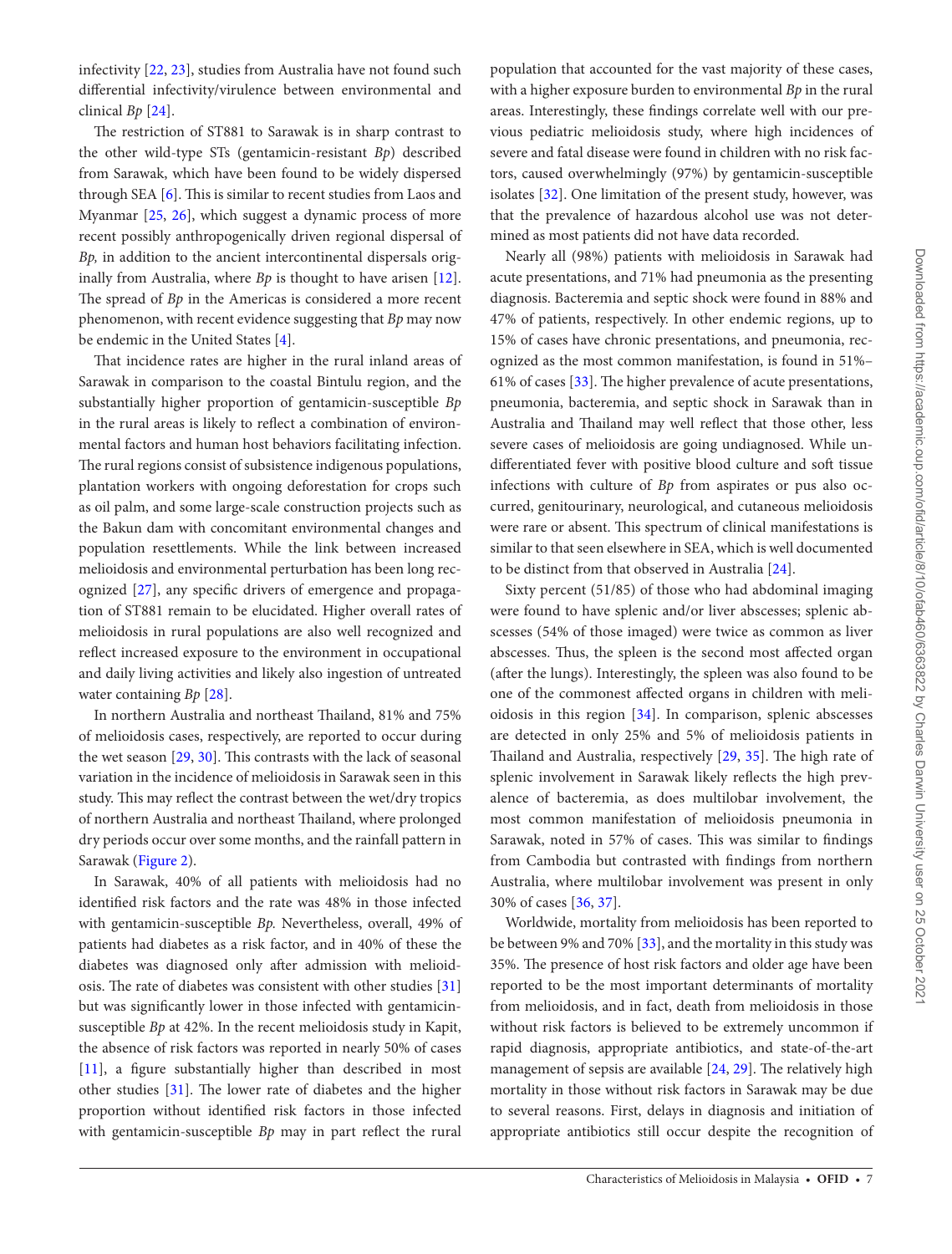central Sarawak as a melioidosis hotspot. Second, although intensive care is available, facilities and expertise are limited compared to those of better-resourced regions. Finally, pneumonia, bacteremia, and septic shock are all associated with increased mortality, and the very high prevalence of these manifestations in those diagnosed with melioidosis in Sarawak underpins the mortality of 35%.

This study has several limitations. First, selective culture media, such as threonine-basal salt solution plus colistin, was not routinely used [[38](#page-9-11)]. This may have resulted in a reduced yield of *Bp* from nonsterile site specimens and led to fewer diagnoses of less severe/localized melioidosis infections. Second, for antibiotic susceptibility, an adaptive interpretation of the CLSI guidelines was used, as CLSI does not provide specific criteria for interpreting disk diffusion tests for *Bp*. Recently the European Committee on Antimicrobial Susceptibility Testing has defined specific disk diffusion zone diameter distributions and epidemiological cutoff values for *Bp* [\[39](#page-9-12), [40](#page-9-13)]. Nevertheless, the specific interpretation of gentamicin susceptibility for *Bp* isolates from our study remains valid, given the clear separation of susceptible and resistant isolates on both Etest and disk diffusion. Finally, the study is unable to inform on the usefulness or harmfulness of gentamicin for treatment of gentamicin-susceptible *Bp*, as only 1 patient in the study received the antibiotic.

# **CONCLUSIONS**

Two-thirds of melioidosis cases in central Sarawak were caused by gentamicin-susceptible *Bp*, which dominates in the highincidence rural interior regions. Clinical manifestations and outcomes were the same as for infections with gentamicinresistant *Bp.* Extremely high rates of bacteremia, pneumonia, splenic abscesses, and septic shock were observed, with overall mortality of 35%. Further studies are required to determine if all gentamicin-susceptible *Bp* infections in Sarawak are clonal and to ascertain their environmental drivers and niches.

#### Notes,

*Acknowledgments.* We thank the Director-General of Health, Malaysian Ministry of Health, for his approval and support of this work. We acknowledge the contribution of doctors, nurses, and laboratory technologists of Bintulu Hospital involved in the care of these patients. We thank the directors of Hospital Bintulu and Dr Hock-Hin Chua for the administrative assistance throughout the study. We are grateful to Dr Mohamed Adam Bin Hj Bujang for statistical input, Mary Jiew from the Department of Meteorology (Malaysia) for the rainfall data, and Sing-Jiat Ngu for the help with the figures.

*Financial support.* The laboratory investigation of this work was partly funded by the Special Funding for Research Institutes Scheme (I02/SpFRI/1426/16/3) awarded to Yuwana Podin by Universiti Malaysia Sarawak.

*Potential conflicts of interest.* All authors: No reported conflicts of interest. All authors have submitted the ICMJE Form for Disclosure of Potential Conflicts of Interest. Conflicts that the editors consider relevant to the content of the manuscript have been disclosed.

#### References

- <span id="page-8-0"></span>1. Hantrakun V, Kongyu S, Klaytong P, et al. Clinical epidemiology of 7126 melioidosis patients in Thailand and the implications for a National Notifiable Diseases Surveillance System. Open Forum Infect Dis **2019**; 6:ofz498.
- <span id="page-8-1"></span>2. Limmathurotsakul D, Golding N, Dance DA, et al. Predicted global distribution of *Burkholderia pseudomallei* and burden of melioidosis. Nat Microbiol **2016**; 1:15008.
- <span id="page-8-2"></span>3. Alvarez-Hernandez G, Cruz-Loustaunau D, Ibarra JA, et al. Description of two fatal cases of melioidosis in Mexican children with acute pneumonia: case report. BMC Infect Dis **2021**; 21:204.
- <span id="page-8-3"></span>4. Cossaboom CM, Marinova-Petkova A, Strysko J, et al. Melioidosis in a resident of Texas with no recent travel history, United States. Emerg Infect Dis **2020**; 26:1295–9.
- <span id="page-8-4"></span>5. McEniry DW, Gillespie SH, Felmingham D. Susceptibility of *Pseudomonas pseudomallei* to new beta-lactam and aminoglycoside antibiotics. J Antimicrob Chemother **1988**; 21:171–5.
- <span id="page-8-5"></span>6. Podin Y, Sarovich DS, Price EP, et al. *Burkholderia pseudomallei* isolates from Sarawak, Malaysian Borneo, are predominantly susceptible to aminoglycosides and macrolides. Antimicrob Agents Chemother **2014**; 58:162–6.
- <span id="page-8-6"></span>7. American Diabetes Association. Diagnosis and classification of diabetes mellitus. Diabetes Care **2010**; 33(Suppl 1):S62–9.
- <span id="page-8-7"></span>8. Khwaja A. KDIGO clinical practice guidelines for acute kidney injury. Nephron Clin Pract **2012**; 120:c179–84.
- <span id="page-8-8"></span>9. Stevens PE, Levin A; Kidney Disease: Improving Global Outcomes Chronic Kidney Disease Guideline Development Work Group Members. Evaluation and management of chronic kidney disease: synopsis of the kidney disease: improving global outcomes 2012 clinical practice guideline. Ann Intern Med **2013**; 158:825–30.
- <span id="page-8-9"></span>10. Sarovich DS, Price EP, Webb JR, et al. Variable virulence factors in *Burkholderia pseudomallei* (melioidosis) associated with human disease. PLoS One **2014**; 9:e91682.
- <span id="page-8-10"></span>11. Toh V, Tee SP, Lee SH. Clinical characteristics and predictors of mortality in patients with melioidosis: the Kapit experience. Trop Med Int Health **2021**; 26:664–71.
- <span id="page-8-11"></span>12. Chewapreecha C, Holden MT, Vehkala M, et al. Global and regional dissemination and evolution of *Burkholderia pseudomallei*. Nat Microbiol **2017**; 2:16263.
- 13. Corea EM, Merritt AJ, Ler YH, et al. Sri Lankan National Melioidosis Surveillance Program uncovers a nationwide distribution of invasive melioidosis. Am J Trop Med Hyg **2016**; 94:292–8.
- <span id="page-8-15"></span>14. McRobb E, Kaestli M, Price EP, et al. Distribution of *Burkholderia pseudomallei* in northern Australia, a land of diversity. Appl Environ Microbiol **2014**; 80:3463–8.
- 15. Zhu X, Chen H, Li S, et al. Molecular characteristics of *Burkholderia pseudomallei* collected from humans in Hainan, China. Front Microbiol **2020**; 11:778.
- <span id="page-8-12"></span>16. Zueter AR, Rahman ZA, Abumarzouq M, Harun A. Multilocus sequence types of clinical *Burkholderia pseudomallei* isolates from peninsular Malaysia and their associations with disease outcomes. BMC Infect Dis **2018**; 18:5.
- <span id="page-8-13"></span>17. Trunck LA, Propst KL, Wuthiekanun V, et al. Molecular basis of rare aminoglycoside susceptibility and pathogenesis of *Burkholderia pseudomallei* clinical isolates from Thailand. PLoS Negl Trop Dis **2009**; 3:e519.
- <span id="page-8-14"></span>18. Zong Z, Wang X, Deng Y, Zhou T. Misidentification of *Burkholderia pseudomallei* as *Burkholderia cepacia* by the VITEK 2 system. J Med Microbiol **2012**; 61:1483–4.
- <span id="page-8-16"></span>19. Baker A, Pearson T, Price EP, et al. Molecular phylogeny of *Burkholderia pseudomallei* from a remote region of Papua New Guinea. PLoS One **2011**; 6:e18343.
- 20. Rachlin A, Mayo M, Webb JR, et al. Whole-genome sequencing of *Burkholderia pseudomallei* from an urban melioidosis hot spot reveals a fine-scale population structure and localised spatial clustering in the environment. Sci Rep **2020**; 10:5443.
- <span id="page-8-17"></span>21. Sathkumara HD, Merritt AJ, Corea EM, et al. Clinical, bacteriologic, and geographic stratification of melioidosis emerges from the Sri Lankan National Surveillance Program. Am J Trop Med Hyg **2018**; 98:607–15.
- <span id="page-8-18"></span>22. Chewapreecha C, Mather AE, Harris SR, et al. Genetic variation associated with infection and the environment in the accidental pathogen *Burkholderia pseudomallei*. Commun Biol **2019**; 2:428.
- <span id="page-8-19"></span>23. Vesaratchavest M, Tumapa S, Day NP, et al. Nonrandom distribution of *Burkholderia pseudomallei* clones in relation to geographical location and virulence. J Clin Microbiol **2006**; 44:2553–7.
- <span id="page-8-20"></span>24. Currie BJ. Melioidosis: evolving concepts in epidemiology, pathogenesis, and treatment. Semin Respir Crit Care Med **2015**; 36:111–25.
- <span id="page-8-21"></span>25. Rachlin A, Luangraj M, Kaestli M, et al. Using land runoff to survey the distribution and genetic diversity of *Burkholderia pseudomallei* in Vientiane, Laos. Appl Environ Microbiol **2020**; 87. doi:[10.1128/AEM.02112-20](https://doi.org/10.1128/AEM.02112-20).
- <span id="page-8-22"></span>26. Webb JR, Win MM, Zin KN, et al. Myanmar *Burkholderia pseudomallei* strains are genetically diverse and originate from Asia with phylogenetic evidence of reintroductions from neighbouring countries. Sci Rep **2020**; 10:16260.